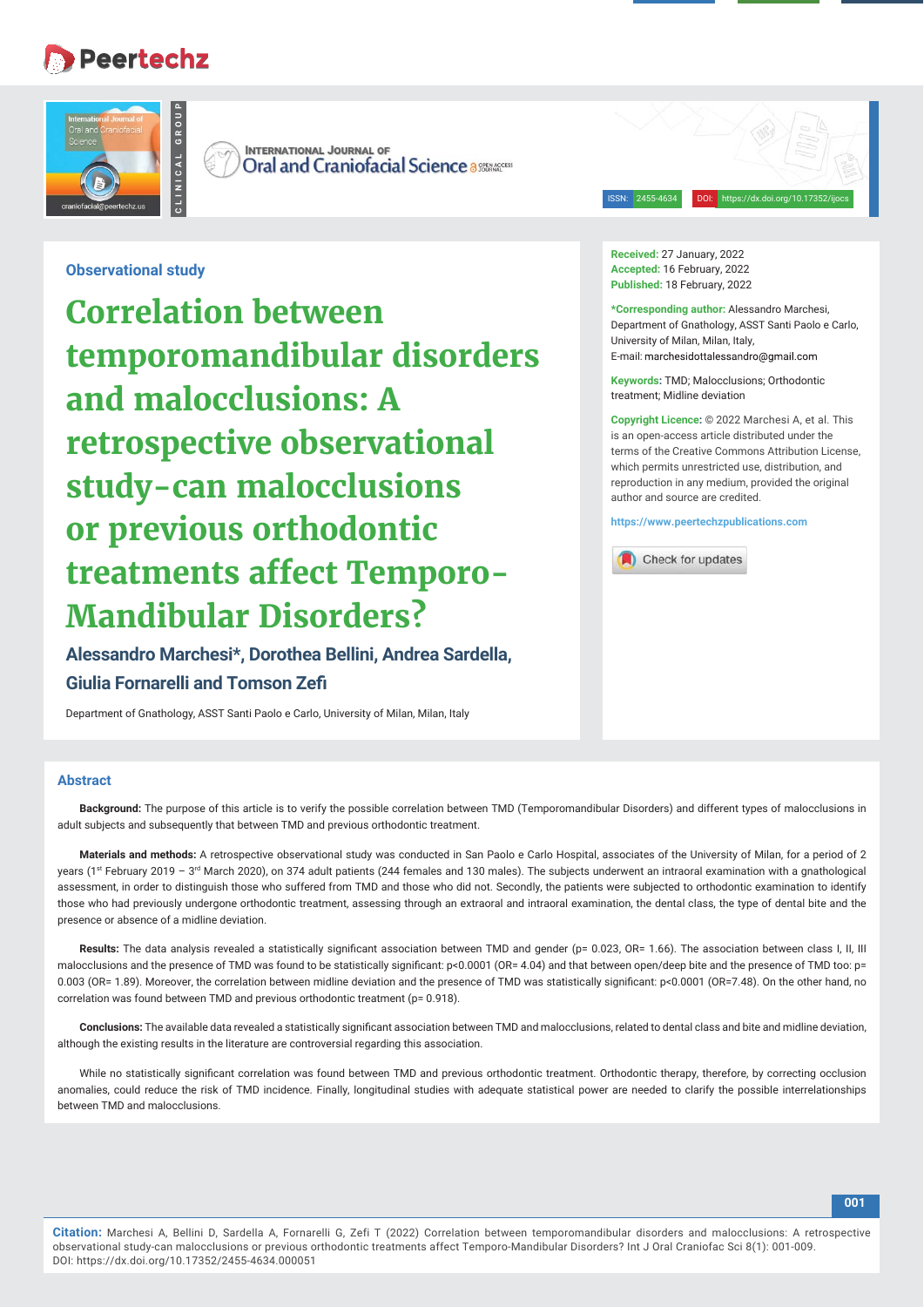# **Abbreviations**

TMJ: Temporomandibular Joint; TMD: Temporomandibular Disorders; EMG: Electromyography

# **Introduction**

The study of occlusion and its relationship with the function of the chewing system has been for many years a topic of interest in dentistry. The enormous curiosity in this field in association with the lack of complete knowledge led to the formulation of numerous concepts, theories, and methods of treatment.

The first supposition of a possible relationship between occlusion and TMJ function was suggested by Costen [1], who hypothesized that changes in dental conditions (e.g. loss of vertical dimension or deep bite) can lead to temporomandibular disorders and eventual otological symptoms.

Michelotti [2] proposed that occlusal interference may increase the habitual activity of the jaw muscles and consequently lead to TMD. By means of electromyography (EMG), the effects of an acute occlusion disturbance on habitual muscular activity were investigated. The masticatory system response revealed a reduction in the activity of the masseter muscle, and none of the test subjects showed signs and/or symptoms of TMD. Considering that healthy subjects without parafunctional activity were included in this study, it was hypothesized that the reaction to occlusal disturbances differs in patients with TMD.

Le Bell [3] used the same method implemented in Michelotti's study to observe the reactions in a group of patients with myofascial pain. The results showed an increase in the habitual activity of the masseter muscle and an increase in masticatory muscle pain. This led to the belief that subjects who were occlusal altered and affected by interference, upped the activity of the masticatory muscles, which in turn led to pain and dysfunction.

Hirsch and John [4,5] investigated the association between overjet and overbite and TMD in a sample of more than 3000 subjects and found no correlation.

Among the various malocclusions, it has been suggested that posterior crossbite may be an important risk factor for TMD [6].

According to Pullinger [7], the possibility of a person with a posterior crossbite having a disc dislocation with reduction ranges from 3.3 to 1 in comparison to the population without crossbite. This does not seem to be true for young patients, in fact, there appears to be no correlation between crossbite and disc dislocation because initially there is a good adaptation [8,9].

Manfredini [10] and his colleagues studied a sample of approximately 400 subjects affected by TMD and did not find an association between malocclusions and TMD.

Evidence of a link between malocclusions and TMD should meet certain criteria. First of all, the causes must precede the effects, whereas, in the literature, we find studies demonstrating the opposite, i.e. that muscular pain causes changes in occlusion [11]. Furthermore, if there is an association, the more severe the malocclusion the more severe the pathology should be. In contrast, the previous studies suggest that the risk of TMD may only be associated with certain malocclusions. The results of the scientific community must be consistent over time, as an increasing number of studies reduce the importance of the role of occlusal factors in the etiology of TMD.

In the light of these considerations, it may be thought that occlusion is not currently to be considered the main risk factor for TMD.

Although there are many conflicting opinions, it was decided to carry out a retrospective observational study to continue investigating in this field [12,13].

In the last decade, in fact, temporomandibular disorders have increased in number and severity, presenting themselves in an even more complex way by being always linked to multifactorial etiopathogenesis. This constituted a reason for a daily confrontation with the patient and an even more accurate anamnesis and first visit.

The primary objective of this study is to investigate the existence of a possible correlation between TMD and different types of malocclusions in adult subjects, focusing on class I malocclusion, which differ from the normal occlusion only in the position of the teeth in relation to the occlusal line but not in the molar relationship [14-16], II and III malocclusions (sagittal plane); open or deep anterior bite (vertical plane); midline deviation.

The secondary objective is to investigate the correlations between the various types of orthodontic treatment and TMD. Orthodontic treatment is usually long-lasting and patients may complain of TMD symptoms before, during, or after treatment. Therefore, interest in the relationship between orthodontic treatment and TMD has grown, and many studies have been conducted on this topic without any solid evidence.

The need to investigate this relationship emerged from the occurrence of legal cases in which patients undergoing orthodontic treatment reported the onset of symptoms and signs of TMD during or after the course of treatment.

A 1995 review by McNamara, Sclingun, and Okeson [17] came up with eight conclusions that refuted this possible association.

The hypothesis that various orthodontic techniques may be involved as etiological factors in TMD has also been tested in recent decades by Dibbets and van der Weele [18], who have concluded that there is no causal relationship between the two.

According to current knowledge, the role of orthodontic treatment in the onset of TMD is not confirmed and the conclusions indicated by McNamara et Al. are still valid.

**002**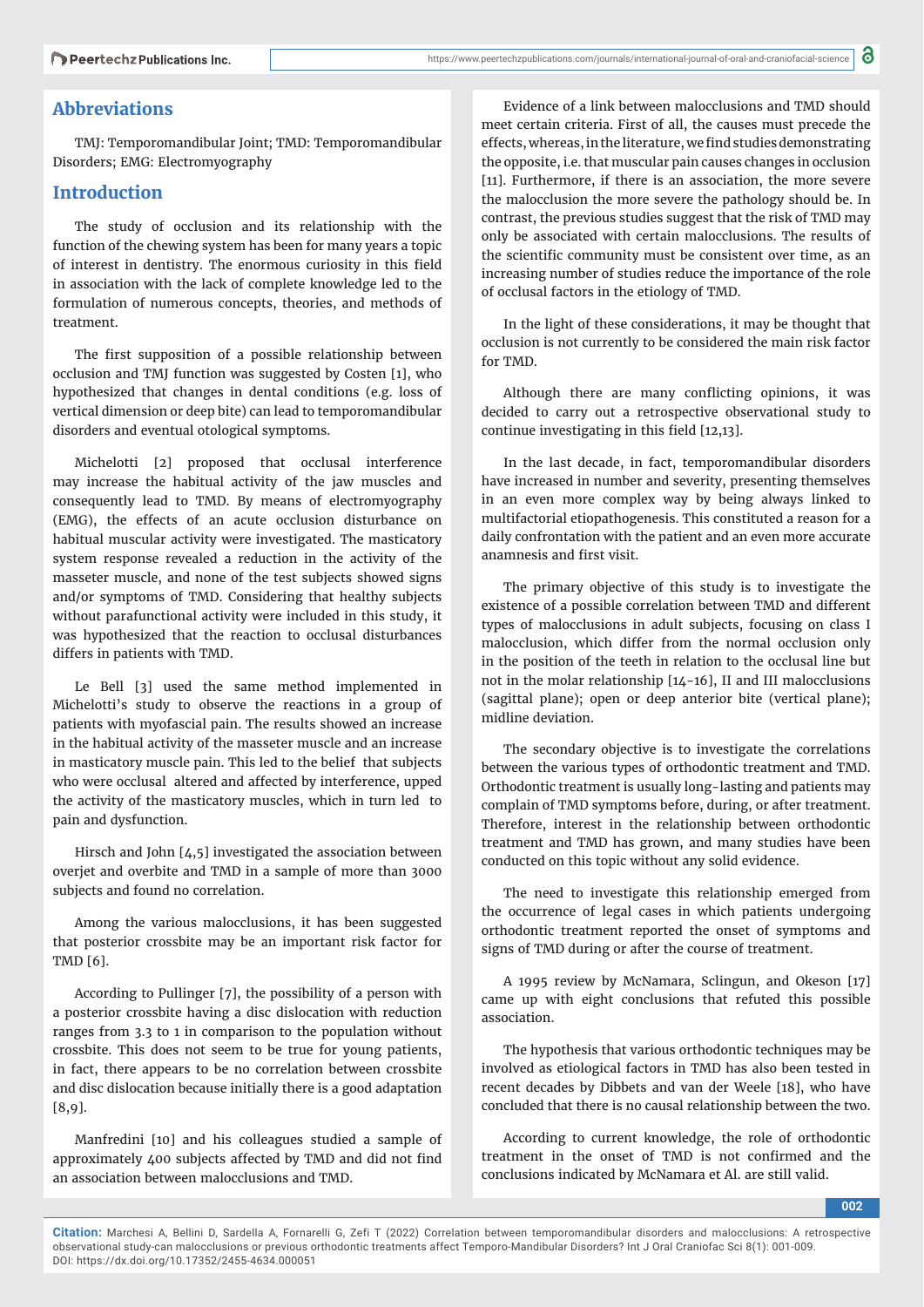A meta-analysis in regards identified no studies that indicated a link between traditional orthodontic treatment and an increase in the prevalence of TMD [19].

Other studies have also shown that there is no variation in the incidence of TMD symptoms or signs depending on whether functional or fixed orthodontic therapy is used [20-23].

A review [24] of the international literature has shown that orthodontic treatment, regardless of the technique used and regardless of premolar extraction during treatment, does not increase the signs and symptoms of TMD and is therefore not a risk factor for its development. Orthodontic treatment does not appear to be a valuable resource for treating or preventing the onset of TMD signs and symptoms. There is a need to improve the methodology used in the attempt to demonstrate a possible association between TMD and orthodontic treatment, to resolve the current contradictions.

# **Materials and methods**

This is an observational study, conducted in the Complex Operative Unit of Stomatology and Oral Prevention of the San Paolo e Carlo Hospital, associates of the University of Milan, for a period of 2 years (1st February 2019 –  $3^{\text{rd}}$  March 2020) on 374 adult patients (244 females and 130 males). The sequential recruitment of patients attending the examination was carried out according to eligibility criteria. Inclusion criteria were age between 18 and 65 years; non-syndromic patients (patients without chromosomal, monogenic, epigenetic diseases); absence of any cause of intraoral pain (dental, periodontal, etc.).

Exclusion criteria were patients with partial (Class 1 and 2, according to the classification of the American College of Prosthodontists [25]) or total edentulism; patients with removable total dentures, partial dentures, and/or dental implants; patients with tumors in the head and neck region; patients with mandibular fractures; patients who have undergone previous orthognathic surgery.

Table 1 shows the socio-demographic and clinical characteristics of the subjects at recruitment.

The selected subjects underwent a detailed gnathological examination in order to distinguish those with TMD from those without.

Among the 374 subjects examined, 188 subjects did not present TMD at the time of the first visit whereas 186 subjects suffered from TMD.

In addition, all patients were assessed from an orthodontic point of view to distinguish those who had previously undergone orthodontic treatment from those who had not undergone any kind of orthodontic treatment.

A questionnaire was designed to assess the presence or absence of mobile or fixed orthodontic treatment and the age at which this treatment had been carried out, with age ranges of 6-12, 12-19, and >19 years. The questionnaire showed that

**Table 1:** Socio-demographic and clinical characteristics of the sample subjects  $(n=374)$ 

| Variable                      |                              |         |  |  |  |  |  |
|-------------------------------|------------------------------|---------|--|--|--|--|--|
| Age(years)                    |                              |         |  |  |  |  |  |
| Mean                          |                              | 36,8    |  |  |  |  |  |
| <b>SD</b>                     |                              | 13,5    |  |  |  |  |  |
| Median                        |                              | 35      |  |  |  |  |  |
| Min-Max                       |                              | 18-65   |  |  |  |  |  |
| Gender                        | n                            | (%)     |  |  |  |  |  |
| Female                        | 244                          | (65, 2) |  |  |  |  |  |
| Male                          | 130                          | (34,8)  |  |  |  |  |  |
|                               | <b>DTM</b>                   |         |  |  |  |  |  |
| No                            | 188                          | (50, 3) |  |  |  |  |  |
| Yes(a)                        | 186                          | (49,7)  |  |  |  |  |  |
|                               | <b>Helkimo Index</b>         |         |  |  |  |  |  |
| D.0                           | 188                          | (50,3)  |  |  |  |  |  |
| D.I                           | 79                           | (21,1)  |  |  |  |  |  |
| D.II                          | 50                           | (13, 4) |  |  |  |  |  |
| D.HI                          | 57                           | (15,2)  |  |  |  |  |  |
|                               | <b>Orthodontic Treatment</b> |         |  |  |  |  |  |
| No                            | 191                          | (51,1)  |  |  |  |  |  |
| Fixed                         | 58                           | (15, 5) |  |  |  |  |  |
| Removable                     | 63                           | (16, 8) |  |  |  |  |  |
| <b>Fixed and Removable</b>    | 62                           | (16, 6) |  |  |  |  |  |
|                               | <b>Dental Class</b>          |         |  |  |  |  |  |
| Class I Normal                | 115                          | (30,7)  |  |  |  |  |  |
| <b>Malocclusion Class I</b>   | 133                          | (35, 6) |  |  |  |  |  |
| <b>Malocclusion Class II</b>  | 77                           | (20,6)  |  |  |  |  |  |
| <b>Malocclusion Class III</b> | 49                           | (13,1)  |  |  |  |  |  |
| <b>Dental Bite</b>            |                              |         |  |  |  |  |  |
| Normal                        | 214                          | (57,2)  |  |  |  |  |  |
| Open Bite                     | 79                           | (21,1)  |  |  |  |  |  |
| Deep Bite                     | 81                           | (21,7)  |  |  |  |  |  |
|                               | <b>Midline deviation</b>     |         |  |  |  |  |  |
| $<$ 3 mm                      | 304                          | (81,3)  |  |  |  |  |  |
| $\geq 3$ mm                   | 70                           | (18,7)  |  |  |  |  |  |

among the 374 subjects in the sample, 191 had not previously undergone any type of orthodontic treatment, representing the control group, and 183 had, of whom 58 had undergone fixed treatment; 63 had undergone removable treatment; 62 had combined fixed and removable orthodontic treatment.

Finally, they underwent a thorough extraoral, intraoral, and functional clinical examination to assess their dental class, the type of dental bite, and the presence or absence of midline deviation.

During the gnathological examination, the TMJ disorders were analyzed according to the Helkimo clinical dysfunction index [26], which provides specific classifications and scores in order to homogenize and rationalize the various findings and make them comparable with the existing literature.

**003**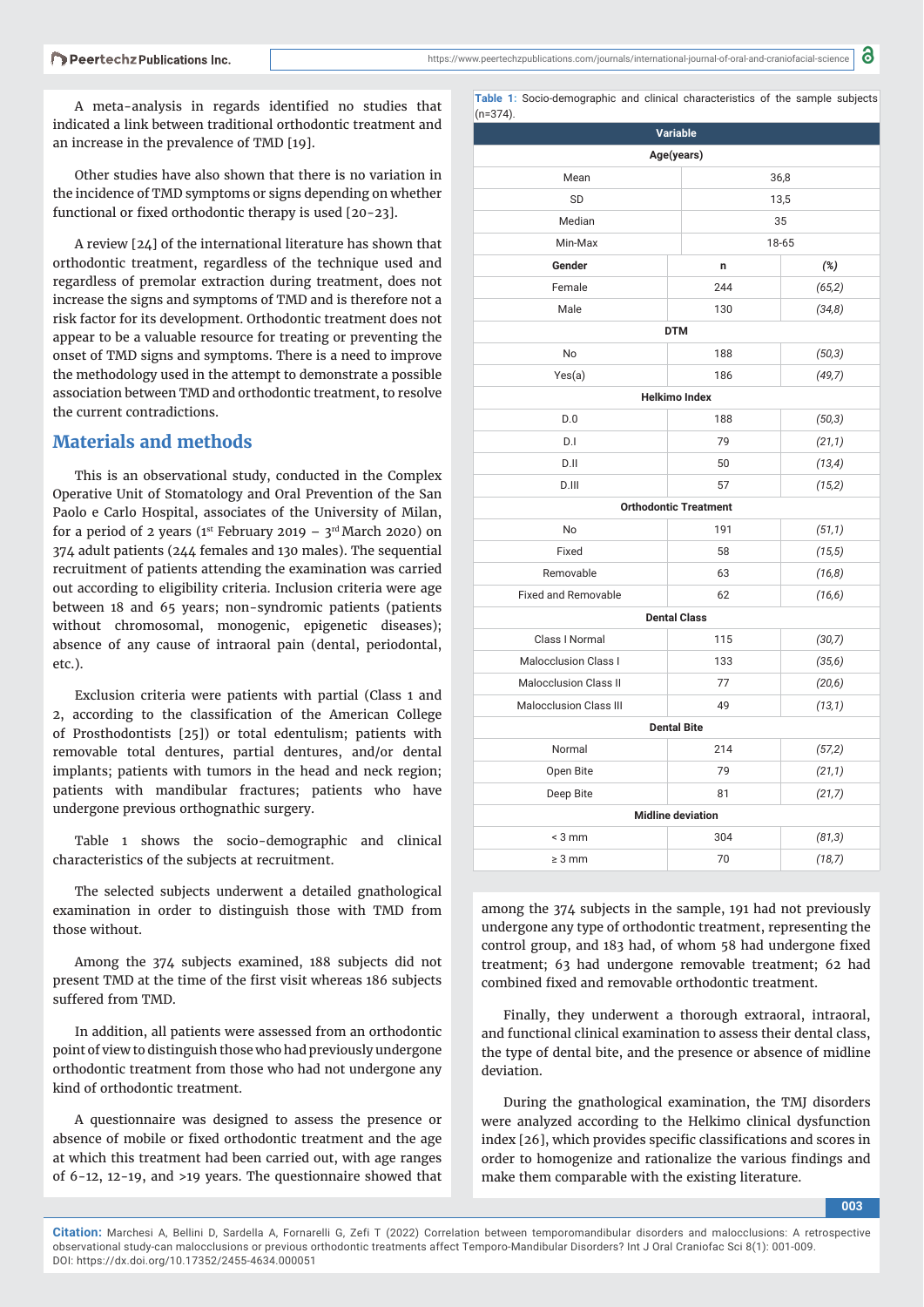This index assesses the functional status of the masticatory system, considering: the decreased extension of the measured mandibular movements (opening, protrusion, right and left laterality), noises or joint blocks, deviations in the mandibular pathway, spontaneous pain in one or more movements, palpatory muscle pain (one or more painful points) and palpatory joint pain (lateral pole and posterior pole of the condyle).

For each of these clinical signs, a score of 0, 1, or 5 points was assigned according to their presence and severity. The classification of clinical dysfunction, based on the collected scores, includes the absence of dysfunction (D.0): 0 points, mild dysfunction (D.I): 1-4 points, moderate dysfunction (D.II): 5-9 points, severe dysfunction (D.III): 10-25 points.

The orthodontic examination was carried out first by an extra-oral clinical examination, which consisted in observing the face from a frontal view identifying the reference midlines (horizontal and vertical).

Subsequently, an intra-oral examination was conducted, assessing intraoral health (general dental condition; periodontal condition; presence of signs of parafunction ). The intraoral examination was completed by the observation of common orthodontic parameters: molar and canine class, overjet, overbite, crossbite, midlines, mandibular deviations in opening and closing.

For overbite, deep bite, and open bite, the US values were taken into account: an overbite value of up to 3mm was considered normal and regarding the open bite and deep bite values, measurements lower than 0mm and greater than 3mm, respectively, were taken into consideration [27].

Incisive and canine guides were also analyzed to assess whether they were well represented or absent.

Regarding the midline, in maximum intercuspation, the upper midline was assessed to the lower midline and vice versa and the position of the single midlines of the two jaws to the facial midline. Assessing the midline coincidence during the opening permits a differential diagnosis between a functional asymmetry and a true asymmetry (skeletal or dental) [28,29].

Finally, during the functional examination, the presence of vicious habits (present or past), the type of breathing, and swallowing was assessed.

Regarding the statistical analysis, descriptive data are expressed as mean, standard deviation (SD), median, range of variability (min-max) for continuous variables, several subjects, and percentage for discrete variables. The comparison between subjects with and without TMD was conducted based on the age by means of Student's t-test for independent samples, chi-square test or Fisher's exact test for discrete variables, or the non-parametric Mann-Whitney test. The Odds Ratio (OR) and its 95% confidence interval (95% CI) were also estimated. The association between the degree of TMD severity and the presence of malocclusion and/or previous orthodontic treatment was assessed using the chi-square

test or the Kruskal-Wallis test, when appropriate. Finally, a multivariate logistic analysis, adjusted according to sex and age, was conducted to assess whether and which occlusal and orthodontic variables studied were independently associated with TMD. Values below 0.05 of the p-significance level were considered statistically significant (two-tailed test). The SPSS program version 24.0 for Windows (SPSS Inc., Chicago, IL, USA) was used for all statistical analyses.

### **Results**

Among the 374 subjects examined, 50.3% (188 subjects) did not present TMD at the time of the first visit whereas  $49.7\%$ (186 subjects) suffered from TMD.

The prevalence of TMD in the sample was therefore  $\text{\textsterling}9.7\%$ . with a confidence interval of  $\text{\it \Delta} \text{\it \Delta}.7$ -5 $\text{\it \Delta}.8\%$ .

Figure 1 compares subjects free of TMD (D.0) with subjects affected by TMD. The latter is distributed by the degree of severity, based on Helkimo's clinical dysfunction index.

Out of the 186 subjects presenting a TMD: 79(21.1%) had mild dysfunction (D. I); 50(13.4%) had a moderate dysfunction (D.II); 57(15.2%) had severe dysfunction (D.III).

Among the 374 subjects in the sample: 191(51.1%) had not previously performed any type of orthodontic treatment; 58(15.5%) had undergone fixed treatment;  $63(16.8\%)$  had undergone removable treatment; 62(16.6%) had combined fixed and removable orthodontic treatment.

The prevalence of previous orthodontic treatment in our sample was 48.9% with a confidence interval of 43.9-54%.

The statistical analysis revealed a significant association between TMD and gender.

Of the 244 female subjects: 112(45.9%) had no TMD and 132(54.1%) had TMD. The prevalence of TMD in females was therefore 54.1% with a confidence interval of  $\text{\textsterling}7.8-60.2\%$ .

Of the 130 male subjects: 76(58.5%) had no TMD; 54(41.5%) had TMD. The prevalence of TMD in males was 41.5% with a confidence interval of 33.4-50.1%.



Stratified analysis by gender showed a statistically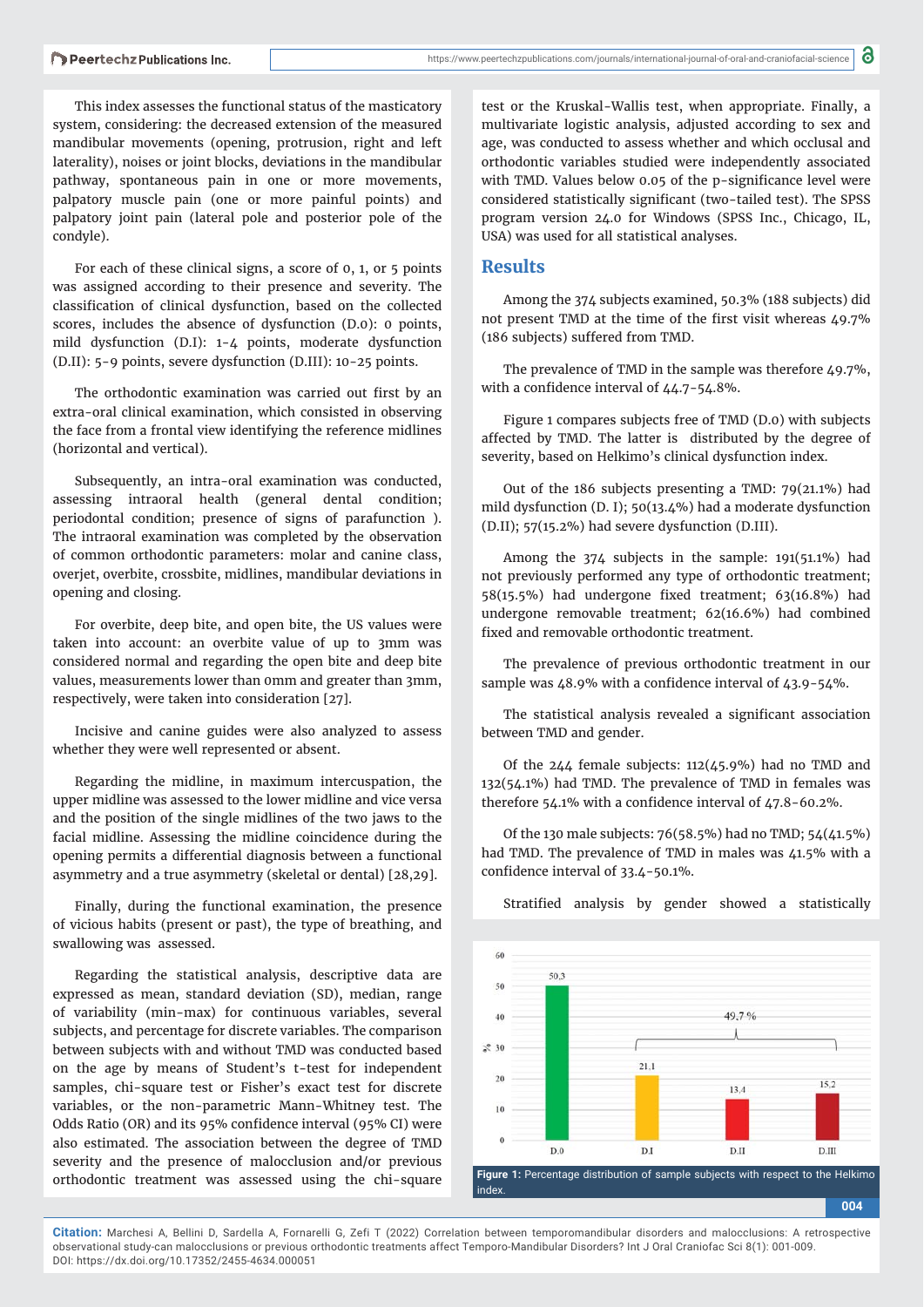a https://www.peertechzpublications.com/journals/international-journal-of-oral-and-craniofacial-science

significant difference in the prevalence of TMD between females and males (p= 0.023). The risk of having TMD in females compared to males is thus 1.66 times higher.

On the other hand, the age-stratified analysis showed no statistically significant difference in the prevalence of TMD.

By examining the numerical and percentage distribution of subjects in the sample with or without TMD in relation to orthodontic treatment, no statistically significant association was found (p= 0.918). The evaluation was based on a binomial distribution and a 95% confidence interval (Table 2).

Table 3 shows the distribution of subjects in the sample with and without TMD compared to the presence or absence of malocclusions in the sagittal plane.

69.3% of the subjects in the sample presented a Class I, II, or III malocclusions (according to Angle's classification). The association between these malocclusions and the presence of TMD was found to be statistically significant:  $p$ <0.0001 (OR= 4.04).

The presence of class I, II, and III malocclusions is approximately 50% higher in subjects with TMD than in those without TMD.

Table  $\Delta$  shows the distribution of subjects in the sample with and without TMD in relation to the dental bite; 42.8% of the subjects had an altered bite (open or deep bite). The association between open/deep bite and the presence of TMD was found to be statistically significant: p=0.003 (OR= 1.89).

The presence of an open or deep bite was approximately 45% greater in subjects with TMD than in those without TMD.

The distribution of subjects in the sample with and without TMD was also analyzed in relation to the deviation of the inter-incisive line (Table 5): 18.7% of the subjects had an inter-incisive line deviation greater than or equal to 3mm. The association between inter-incisive line deviation and the presence of TMD was found to be statistically significant: p<0.0001 (OR= 7.48). The presence of a deviation greater than or equal to 3mm was approximately five times greater in subjects with TMD in comparison to those without TMD.

Table 6 shows the distribution of the subjects in the sample with or without TMD, divided into subgroups, in relation to the four dental classes: Normal Class I, Malocclusion Class

**Table 2:** Age distribution of sample subjects with and without TMD versus orthodontic treatment.

|                |                                                                    | <b>DTM NO</b>                              |                                     |                                                          | <b>DTM YES</b>                                          |                                  |
|----------------|--------------------------------------------------------------------|--------------------------------------------|-------------------------------------|----------------------------------------------------------|---------------------------------------------------------|----------------------------------|
| Age<br>(years) | N <sub>O</sub><br>Orthodontic Orthodontic<br>treatment<br>$(n=97)$ | <b>YES</b><br><b>Treatment</b><br>$(n=91)$ | <b>No DTM</b><br>total<br>$(n=188)$ | <b>NO</b><br>Orthodontic<br><b>Treatment</b><br>$(n=94)$ | <b>YES</b><br>Orthodontic<br><b>Treatment</b><br>(n=92) | <b>DTM</b><br>total<br>$(n=186)$ |
| Mean           | 37.3                                                               | 35.8                                       | 36.6                                | 38.1                                                     | 35.7                                                    | 37                               |
| <b>SD</b>      | 14.5                                                               | 12.2                                       | 13.4                                | 15.4                                                     | 11.5                                                    | 13.6                             |
| Median         | 34                                                                 | 33                                         | 33.5                                | 38                                                       | 35                                                      | 37                               |
| Min-Max        | 18-65                                                              | 18-65                                      | 18-65                               | 18-65                                                    | 18-64                                                   | 18-64                            |

**Table 3:** Numerical and percentage distribution of sample subjects with or without  $\mid$  TMD with respect to the presence or absence of malocclusions on the sagittal plane.

|                                               | DTM no<br>$(n=188)$ |        | <b>DTM</b> yes<br>$(n=186)$ |        | OR(95% IC)        | p        |  |  |
|-----------------------------------------------|---------------------|--------|-----------------------------|--------|-------------------|----------|--|--|
| Dental class                                  | n                   | %      | n                           | %      |                   |          |  |  |
| Class I normal<br>$(n=115)$                   | 84                  | (73.0) | 31                          | (27.0) |                   |          |  |  |
| Class I. II. III<br>malocclusion<br>$(n=259)$ | 104                 | (40.2) | 155                         | (59.8) | $4.04(2.43-6.73)$ | < 0.0001 |  |  |

**Table 4:** Numerical and percentage distribution of sample subjects with or without TMD with respect to the presence or absence of malocclusions in the vertical plane.

|                           |     | DTM no<br>$(n=188)$ | DTM yes<br>$(n=186)$ |        | <b>OR(95% IC)</b> | p     |
|---------------------------|-----|---------------------|----------------------|--------|-------------------|-------|
| Dental bite               | n   | %                   | n                    | %      |                   |       |
| Normal bite<br>$(n=214)$  | 122 | (57.0)              | 92                   | (43.0) | 1.89(1.22-2.92)   | 0.003 |
| Altered bite<br>$(n=160)$ | 66  | (41.2)              | 94                   | (58.8) |                   |       |

**Table 5**: Numerical and percentage distribution of sample subjects with or without DTM with respect to the inter-incisive line.

|                       |     | DTM no<br>$(n=188)$ | DTM yes<br>$(n=186)$ |        | OR(95% IC)       | p        |
|-----------------------|-----|---------------------|----------------------|--------|------------------|----------|
| Midline deviation     | n   | %                   | n                    | %      |                  |          |
| $\leq 3$ mm $(n=304)$ | 177 | (58.2)              | 127                  | (41.8) |                  |          |
| $>3$ mm(n=70)         | 11  | (15.7)              | 59                   | (84.3) | 7.48(3.63-15.74) | < 0.0001 |

I, Malocclusion Class II, and Malocclusion Class III; 0.7% of the sample subjects presented a normal occlusion; 35.6% presented a Class I malocclusion; 20.6% presented a Class II malocclusion; 13.1% presented a Class III malocclusion. The stratified analysis by dental class showed a statistically significant difference in the prevalence of TMD compared to the different types of malocclusions. Respectively: Class I malocclusion: p<0.0001; OR= 2.75; CI 95%: 1.56-4.87. Class II malocclusion: p<0.0001; OR= 6.36; 95% CI: 3.21-12.72. Class III malocclusion: p<0.0001; OR= 6.14; 95% CI: 2.78-13.73.

Subjects with a Class II and III malocclusion had an approximately six-fold increased risk of having TMD.

Table 7 shows the distribution of the subjects in the sample with or without TMD, divided into subgroups, in relation to the three types of bite considered in our study: normal bite, open bite, and deep bite; 7.2% of the sample subjects had a normal bite; 21.2% had an anterior open bite; 21.6% had a deep bite. The stratified analysis by dental bite showed a statistically significant difference in the prevalence of TMD compared to the open and deep bite. Respectively open bite: p= 0.005; OR= 2.17; CI 95%: 1.24-3.81; deep bite: p= 0.067; OR= 1.66; 95% CI: 0.96-2.87.

Subjects with an anterior open bite were more likely to have TMD than those with a deep bite.

Finally, a multivariate logistic analysis, adjusted for gender and age, was conducted to assess whether and which occlusal and orthodontic variables studied were independently associated with temporomandibular disorders (Table 8). The multivariate logistic analysis confirmed an independent

**005**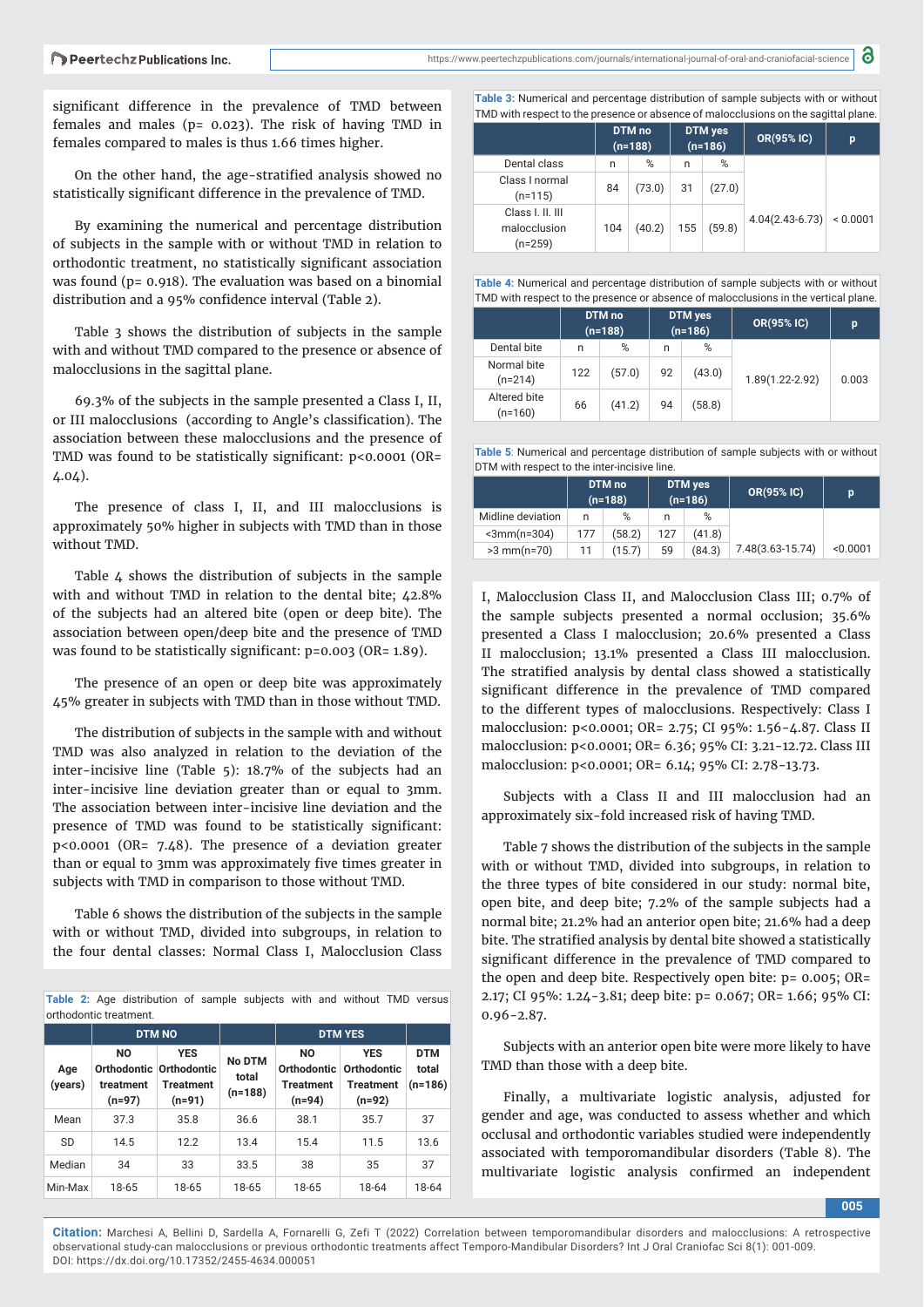|  |  |  |  |  | Peertechz Publications Inc |  |
|--|--|--|--|--|----------------------------|--|
|--|--|--|--|--|----------------------------|--|

**Table 6:** Numerical and percentage distribution of sample subjects with or without TMD. Divided into subgroups. With respect to dental class.

|                                       | <b>DTM NO</b>                          |                                     | <b>Total</b><br><b>NO</b><br><b>DTM</b><br>$n = 188$ | <b>DTM YES</b>                          | <b>Total</b><br><b>DTM</b><br><b>YES</b><br>$n = 186$ |           |
|---------------------------------------|----------------------------------------|-------------------------------------|------------------------------------------------------|-----------------------------------------|-------------------------------------------------------|-----------|
| Dental class                          | Orthodontc treatment<br>No<br>$(n=97)$ | Orthodontc treatment<br>$Yes(n=91)$ |                                                      | Orthodontic treatment<br>No<br>$(n=94)$ | Orthodontc treatment<br>Yes<br>$(n=92)$               |           |
| Class I Normal<br>$(n=115)$           | 51(52.5%)                              | 33(36.3%)                           | 84(44.7)                                             | 19(20.2%)                               | 12(13.1%)                                             | 31(16.7%) |
| Class I<br>malocclusion<br>$(n=133)$  | 35(36.1%)                              | 31(34.1%)                           | 66(35.1)                                             | 39(41.5%)                               | 28(30.4%)                                             | 67(36.0%) |
| Class II<br>malocclusion<br>$(n=77)$  | 9(9.3%)                                | 14(15.3%)                           | 23(12.2)                                             | 24(25.5%)                               | 30(32.6%)                                             | 54(29.0%) |
| Class III<br>malocclusion<br>$(n=49)$ | 2(2.1%)                                | 13(14.3%)                           | $15(8.0\%)$                                          | 12(12.8%)                               | 22(23.9%)                                             | 34(18.3%) |

**Table 7:** Numerical and percentage distribution of sample subjects with or without TMD. Divided by subgroups. With respect to dental bite.

|                       | <b>DTM NO</b>                          |                                           | <b>Total</b><br><b>NO</b><br><b>DTM</b><br>$n = 188$ | <b>DTM YES</b>                            |                                           | <b>Total</b><br><b>DTM</b><br><b>YES</b><br>$n = 186$ |
|-----------------------|----------------------------------------|-------------------------------------------|------------------------------------------------------|-------------------------------------------|-------------------------------------------|-------------------------------------------------------|
| Dental bite           | Orthodontc treatment<br>No<br>$(n=97)$ | Orthodontc treatment<br>Yes<br>$(n = 91)$ |                                                      | Orthodontic treatment<br>No<br>$(n = 94)$ | Orthodontc treatment<br>Yes<br>$(n = 92)$ |                                                       |
| Normal bite (n= 214)  | 72(74.2%)                              | 50(54.9%)                                 | 122(64.9)                                            | 47(50.0%)                                 | 45(48.9%)                                 | 92(49.5%)                                             |
| Open bite<br>$(n=79)$ | 8(8.3%)                                | 22(24.2%)                                 | 30(16.0)                                             | 23(24.5%)                                 | 26(28.3%)                                 | 49(26.3%)                                             |
| Deepbite<br>$(n=81)$  | 17(17.5%)                              | 19(20.9%)                                 | 36(19.1)                                             | 24(25.5%)                                 | 21(22.8%)                                 | 45(24.2%)                                             |

**Table 8:** Multivariate logistic analysis. Adjusted for age and gender. With DTM dependent variable and independent variable (covariates).

| Variable                                      | β     | S.E   | <b>OR</b> | (95% CI)         | p           |
|-----------------------------------------------|-------|-------|-----------|------------------|-------------|
| Age(years)                                    | 0.003 | 0.009 | 0.99      | $(0.98 - 1.01)$  | 0.752       |
| Gender(F vs M) _                              | 0.516 | 0.244 | 1.67      | $(1.04 - 2.70)$  | $0.034*$    |
| Orthodontic treatment (NO vs YES)             | 0.193 | 0.224 | 0.83      | $(0.52 - 1.31)$  | 0.415       |
| Malocclusion<br>Sagittal plane<br>(no vs yes) | 1.397 | 0.272 | 4.04      | $(2.37 - 6.98)$  | $< 0.0001*$ |
| Malocclusion<br>Vertical plane<br>(No vs yes) | 0.220 | 0.243 | 1.25      | $(0.77 - 2.01)$  | 0.365       |
| Midline deviation<br>(No vs yes)              | 2.035 | 0.368 | 7.65      | $(3.72 - 15.74)$ | $< 0.0001*$ |

association of TMD with sagittal plane malocclusions (class I, II, and III malocclusions) and with midline deviation. On the contrary, the association with vertical malocclusions (open and deep bite) was not statistically significant.

## **Discussion**

In similarity with our study, other research conducted [30- 33] on the adult population estimated a prevalence of around 55% for women and around  $\mu$ 0% for men. The stratified analysis by sex showed a statistically significant difference in the prevalence of TMD between females and males ( $p = 0.023$ ) in which female subjects presented about twice the risk of TMD compared to male subjects.

This finding is in agreement with previous studies and confirms what others have already concluded [34,35].

Regarding the age of the subjects in the sample, no statistically significant difference was found in the prevalence of TMD (p=0.322), consistent with other international scientific studies, in which, although there was a trend of greater severity of TMD in young adults, no correlation was found between age and presence of TMD [36-38].

Young adults represent the life stage of greatest production and difficulty. With advancing age comes changes in the standard of living and adaptive capacity of individuals with TMD; signs and symptoms become subclinical and perceived at a lower intensity, resulting in less pronounced severity.

**006**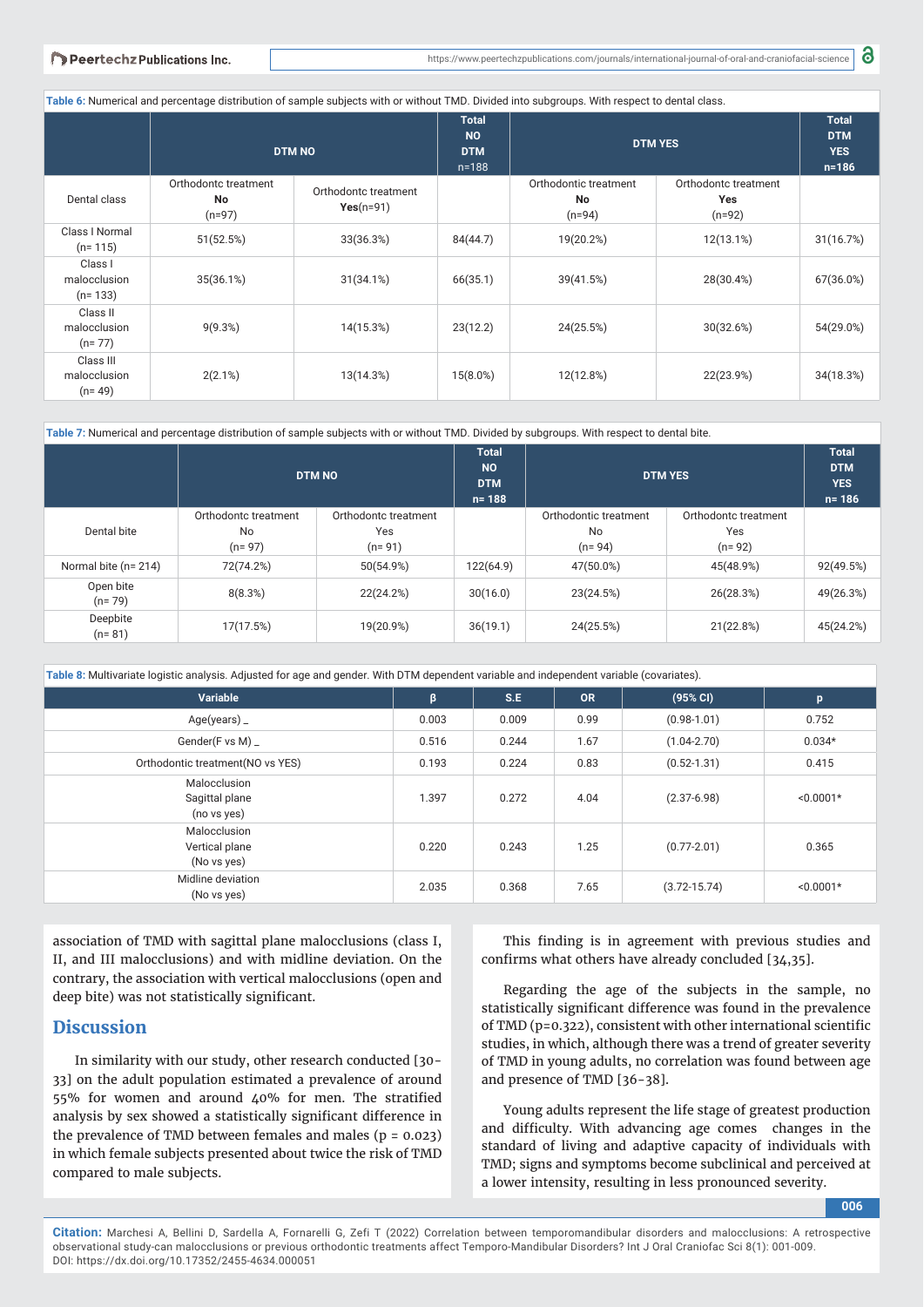The increasingly early onset of the first signs and symptoms of TMD is mainly due to parafunctional habits [39-41].

In this study, in contrast to what various scientific literature has shown, a statistically significant association emerged between TMD and the malocclusions considered.

Most of the scientific literature in fact shows a weak link between malocclusions and TMD [42] or a total absence of causal relationship [43].

The association between class I, II, and III malocclusions (according to the Angle classification) and the presence of TMD was found to be statistically significant ( $p$ <0.0001). According to the data obtained, subjects with a Class II and III malocclusion are six times more likely of having TMD than subjects with a normal class I. On the contrary, subjects with a Class I malocclusion are roughly three times more susceptible to having TMD than subjects with a normal Class I.

The association between malocclusions in the vertical plane (open and deep bite) and the presence of TMD was found to be statistically significant ( $p=0.003$ ). According to the data obtained, subjects with an anterior open bite are more likely to have TMD than those with a deep open bite. These results support those obtained by Michelotti [2] (2005) and by LeBell [3] (2006) who both studied the muscle activity of the chewing system in patients with malocclusions.

The association between midline deviation greater than or equal to 3mm and the presence of TMD was found to be statistically significant ( $p$ <0.0001). The presence of a deviation greater than or equal to 3mm was approximately five times greater in subjects with TMD than in those without TMD.

No statistically significant correlation was found between TMD and previous orthodontic treatments, confirming the results reported by international literature and in particular, the results obtained in the study conducted by McNamara, Slingun, Okeson [17] in 1995, whose concepts are still considered clinically valid today.

Furthermore, as an observational study, it is not possible to draw any etiological conclusions on the possible relationship between TMD and malocclusions. Longitudinal studies with adequate statistical power and tools capable of diagnosing and dividing TMD into subtypes (such as muscular, articular, and mixed), appear to be necessary for a better understanding of this association.

# **Conclusion**

In conclusion, the results of this retrospective observational study, conducted on an adult population, suggest the existence of a statistically significant association between TMD and malocclusions, related to dental class, type of dental bite, and midline deviation.

In contrast to the literature  $[44, 45]$ , in this study the open bite seems to be associated with TMD much more than the deep

bite: this could be due to the lack of anterior guides in open bites, in which the mandible is freer to move, and this can more easily lead to the onset of TMD than in those who have a deep bite with canine and incisor guides that are more accentuated.

Furthermore, all malocclusions (class I, II, III) are associated with TMD and this could be explained by the lack of anterior guides (as in open bite), which leads to joint overloading and, consequently, to the onset of TMD. This hypothesis is strengthened by the fact that the correlation between malocclusions and TMD was not only associated with second and third-class malocclusions, where the problem would be only the sagittal defect, but also with first-class molars with dysfunction in the guides. Thus, guidance interference could play an important role in the occurrence of TMD.

The association that has been demonstrated between midline deviation >3mm and the onset of TMD could be due to a positional problem of the mandible and therefore to a discrepancy between centric relation and maximum intercuspation , with consequent later mandibular deviation, which could lead to the genesis of TMD [46].

The same correlation cannot be deduced for orthodontic treatment: although it overloads the TMJ during therapy, after some time it does not affect the TMJ and the genesis of TMD.

This could be a strong suggestion that orthodontic therapy should be used for the resolution of all types of malocclusions, in order to reduce the risk of incidence of TMD.

The strength of this study is that it significantly demonstrates that malocclusions are associated with TMD and orthodontic treatment can be a protective factors for the occurrence of TMD.

Nevertheless, it would be ideal to have an even larger sample available in order to better analyze the different severities of TMD and the different types of orthodontics (mobile/fixed) and ages of intervention.

Another limitation might be that no cases with aligner orthodontics were included, which should be investigated in further studies.

## **Authors' contributions**

Dorothea Bellini, Giulia Fornarelli e Tomson Zefi have given substantial contributions to the acquisition of the data, Alessandro Marchesi and Andrea Sardella have contributed to the analysis and interpretation of the statistical data and to the conception of the manuscript. All authors have participated in drafting the manuscript, Alessandro Marchesi revised it critically. All authors read and approved the final version of the manuscript.

All authors contributed equally to the manuscript and read and approved the final version of the manuscript.

All authors read and approved the final version of the manuscript.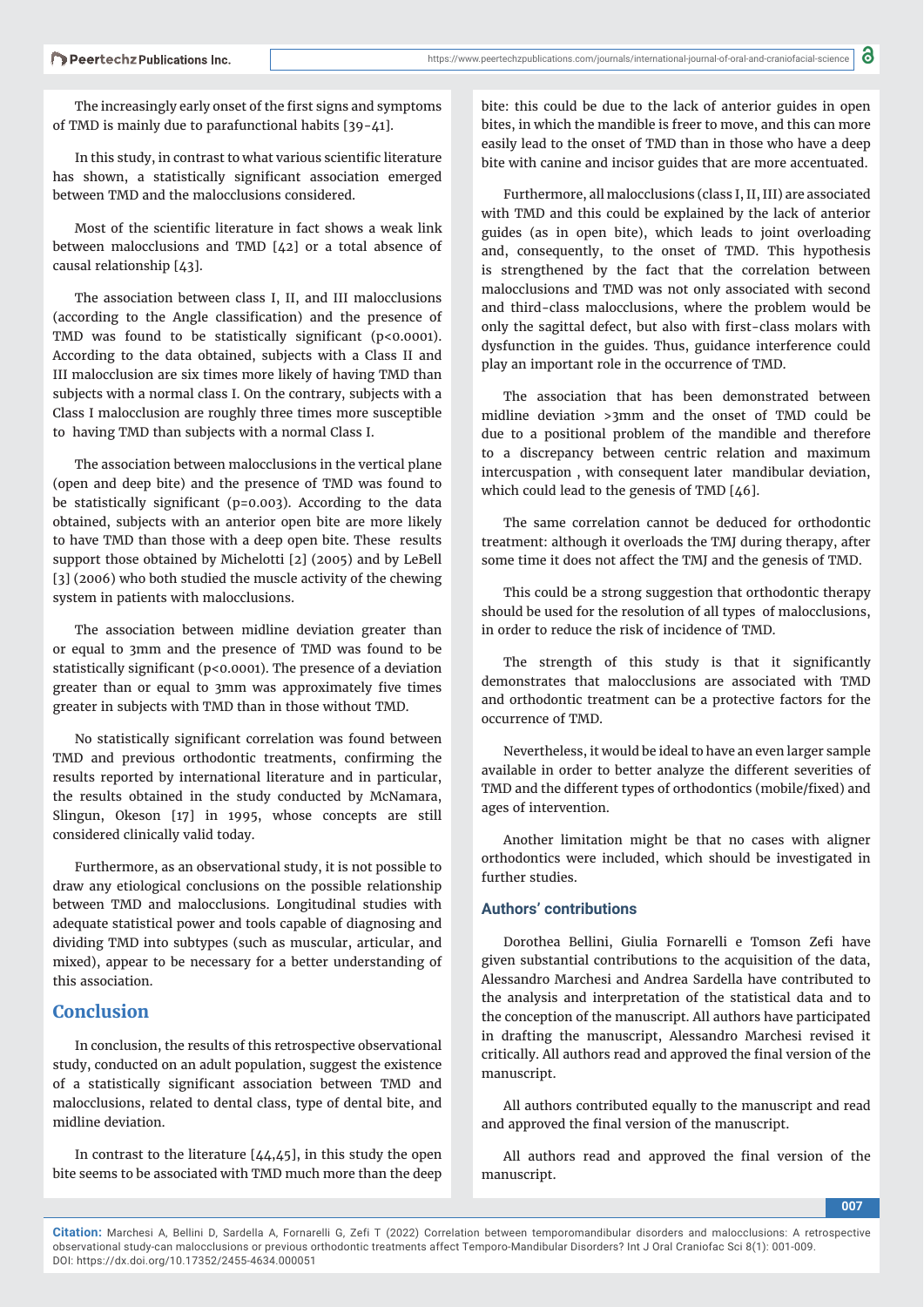# **References**

- 1. Costen JB (1997) A syndrome of ear and sinus symptoms dependent upon disturbed function of the temporomandibular joint. 1934. Ann Otol Rhinol Laryngol 106: 805-819. **Link:** https://bit.ly/3Jye1z2
- 2. Michelotti A, Farella M, Gallo LM, Veltri A, Palla S, et al. (2005) Effect of occlusal interference on habitual activity of human masseter. J Dent Res 84: 644-648. **Link:** https://bit.ly/3rTBlkS
- 3. Le Bell Y, Niemi PM, Jämsä T, Kylmälä M, Alanen P (2006) Subjective reactions to intervention with artificial interferences in subjects with and without a history of temporomandibular disorders. Acta Odontol Scand 64: 59-63. **Link:** https://bit.ly/3oVDCtV
- 4. John MT, Hirsch C, Drangsholt MT, Mancl LA, Setz JM (2002) Overbite and overjet are not related to self-report of temporomandibular disorder symptoms. J Dent Res 81: 164-169. **Link:** https://bit.ly/34LVQav
- 5. Hirsch C, John MT, Drangsholt MT, Mancl LA (2005) Relationship between overbite/overjet and clicking or crepitus of the temporomandibular joint. J Orofac Pain 19: 218-225. **Link:** https://bit.ly/3HUr79D
- 6. Lippold C, Hoppe G, Moiseenko T, Ehmer U, Danesh G (2008) Analysis of condylar differences in functional unilateral posterior crossbite during early treatment--a randomized clinical study. J Orofac Orthop 69: 283-296. **Link:** https://bit.ly/3uUnaOz
- 7. Pullinger AG, Seligman DA, Gornbein JA (1993) A multiple logistic regression analysis of the risk and relative odds of temporomandibular disorders as a function of common occlusal features. J Dent Res 72: 968-979. **Link:** https://bit.ly/3BmzPeh
- 8. Farella M, Michelotti A, Iodice G, Milani S, Martina R (2007) Unilateral posterior crossbite is not associated with TMJ clicking in young adolescents. J Dent Res 86: 137-141. **Link:** https://bit.ly/3LDxyjy
- 9. Khayat N, Winocur E, Kedem R, Winocur Arias O, Zaghal A, et al. (2021) The Prevalence of Temporomandibular Disorders and Dental Attrition Levels in Patients with Posterior Crossbite and/or Deep Bite: A Preliminary Prospective Study. Pain Res Manag **Link:** https://bit.ly/3oTd906
- 10. Manfredini D, Perinetti G, Guarda-Nardini L (2014) Dental malocclusion is not related to temporomandibular joint clicking: a logistic regression analysis in a patient population. Angle Orthod 84: 310-315. **Link:** https://bit.ly/34M05CX
- 11. Obrez A, Stohler CS (1996) Jaw muscle pain and its effect on gothic arch tracings. J Prosthet Dent 75: 393-398. **Link:** https://bit.ly/3va0CcP
- 12. Mohlin B, Axelsson S, Paulin G, Pietilä T, Bondemark L, et al. (2007) TMD in relation to malocclusion and orthodontic treatment. Angle Orthod 77: 542- 548. **Link:** https://bit.ly/34WbGz0
- 13. Egermark I, Magnusson T, Carlsson GE (2003) A 20-year follow-up of signs and symptoms of temporomandibular disorders and malocclusions in subjects with and without orthodontic treatment in childhood. The Angle orthodontist 73: 109-115. **Link:** https://bit.ly/3uRKXyz
- 14. Proffit W (2013) Ortodonzia moderna, Elservier Masson Srl 38-39.
- 15. Angle EH (1899) Classification of malocclusion. Dent Cosmos 41: 248-264.
- 16. Brown T, Townsend GC, Richards LC, Burgess VB (1990) Concepts of occlusion: Australian evidence. Am J Phys Anthropol 82: 247-256. **Link:** https://bit.ly/34E0Tda
- 17. McNamara Jajr, Seligman DA, Okeson JP (1995) Occlusion, Orthodontic treatment, and temporomandibular disorders: a review. J Orofac Pain 9: 73- 90. **Link:** https://bit.ly/3oPlbY0
- 18. Dibbets JM, Van der Weele LT (1992) Long-term effects of orthodontic treatment, including extraction, on signs and symptoms attributed to CMD. Eur J Orthod 14: 16-20. **Link:** https://bit.ly/3gR1vi0
- 19. Kim MR, Graber TM, Viana MA (2002) Orthodontics and temporomandibular disorder: a meta-analysis. Am J Orthod Dentofacial Orthop 121: 438-446. **Link:** https://bit.ly/3gPZ3bn
- 20. Janson M, Hasund A (1981) Functional problems in orthodontic patients out of retention. Eur J Orthod 3: 173-179 **Link:** https://bit.ly/3HThDv6
- 21. Keeling SD, Wheeler TT, King GJ, Garvan CW, Cohen DA, et al. (1998) Anteroposterior skeletal and dental changes after early Class II treatment with bionators and headgear. Am J Orthod Dentofacial Orthop 113: 40-50. **Link:** https://bit.ly/3uQbWKR
- 22. Jos MHD , David SC (1995) Implications of temporomandibulardisorders for facial growth and orthodontic treatment. Seminars in Orthodontics 1: 258-272. **Link:** https://bit.ly/3HT8Wkz
- 23. Luther F (1998) Orthodontics and the temporomandibular joint: where are we now? Part 1. Orthodontic treatment and temporomandibular disorders. Angle Orthod 68: 295-304. **Link:** https://bit.ly/3rV4uwd
- 24. Leite RA, Rodrigues JF, Sakima MT, Sakima T (2013) Relationship between temporomandibular disorders and orthodontic treatment: a literature review. Dental Press J Orthod 18: 150-157. **Link:** https://bit.ly/3BqYIWj
- 25. McGarry TJ, Nimmo A, Skiba JF, Ahlstrom RH, Smith CR, et al. (2002) Classification system for partial edentulism. J Prosthodont 11: 181-193. Link: https://bit.ly/3JtzJnW
- 26. Helkimo M (1974) Studies on function and dysfunction of the masticatory system. II. Index for anamnestic and clinical dysfunction and occlusal state. Sven Tandlak Tidskr 67: 101-121. **Link:** https://bit.ly/3GT5J38
- 27. Celikoglu M, Akpınar S, Yavuz I (2010) The pattern of malocclusion in a sample of orthodontic patients from Turkey. Med Oral Patol Oral Cir Bucal 15: 791- 796. **Link:** https://bit.ly/3Bo72Gf
- 28. Bishara SE, Burkey PS, Kharouf JG (1994) Dental and facial asymmetries: a review. Angle Orthod 64: 89-98. **Link:** https://bit.ly/3HOox4R
- 29. Lin H, Zhu P, Lin Y, Wan Y, Shu X, et al. (2013) Mandibular asymmetry: a threedimensional quantification of bilateral condyles. Head & Face Medicine 9: 42. **Link:** https://bit.ly/34FvLtN
- 30. Espinosa De Santillana IA, Garcia MA, Garcia VAM, Ogaqa TR (2013) Severity index by gender in adult patients with Temporo-mandibular Disorders (TMD). International Journal of Medicine and Medical Sciences 3: 321-327. **Link:** https://bit.ly/3uZM0g1
- 31. Rollman GB, Lautenbacher S (2001) Sex differences in musculoskeletal pain. Clin J Pain 17: 20-24. **Link:** https://bit.ly/3oVJGCH
- 32. Tsang A, Von Korff M¸ Lee S, Alonso J, Karam E, et al. (2008) Common chronic pain conditions in developed and developing countries: gender and age differences and comorbidity with depression-anxiety disorders. J Pain 9: 883- 891. **Link:** https://bit.ly/352XHHO
- 33. Suvinen TI, Reade PC, Hanes KR, Könönen M, Kemppainen P (2005) Temporomandibular medisorder subtypes according to self-reported physical and psychoso-cial variables in female patients: a re-evaluation. J Oral Rehabil 32: 166-173. **Link:** https://bit.ly/3LDnS8H
- 34. Mušanović A, Ajanović M, Redžepagić Vražalica L, Kazazić L, et al. (2021) Prevalence of TMD among Children Provided with Fixed Orthodontic Treatment. Acta Stomatol Croat 55: 159-167. **Link:** https://bit.ly/3gRR2me
- 35. Lai YC, Yap AU, Türp JC (2020) Prevalence of temporomandibular disorders in patients seeking orthodontic treatment: A systematic review. J Oral Rehabil 47: 270-280. **Link:** https://bit.ly/34M199V
- 36. Mazzetto MO, Rodrigues CA, Magri LV, Melchior MO, Paiva G (2014) Severity of TMD related to age, sex and electromyographic analysis. Braz Dent J 25: 54-58. **Link:** https://bit.ly/34E1gEA

**008**